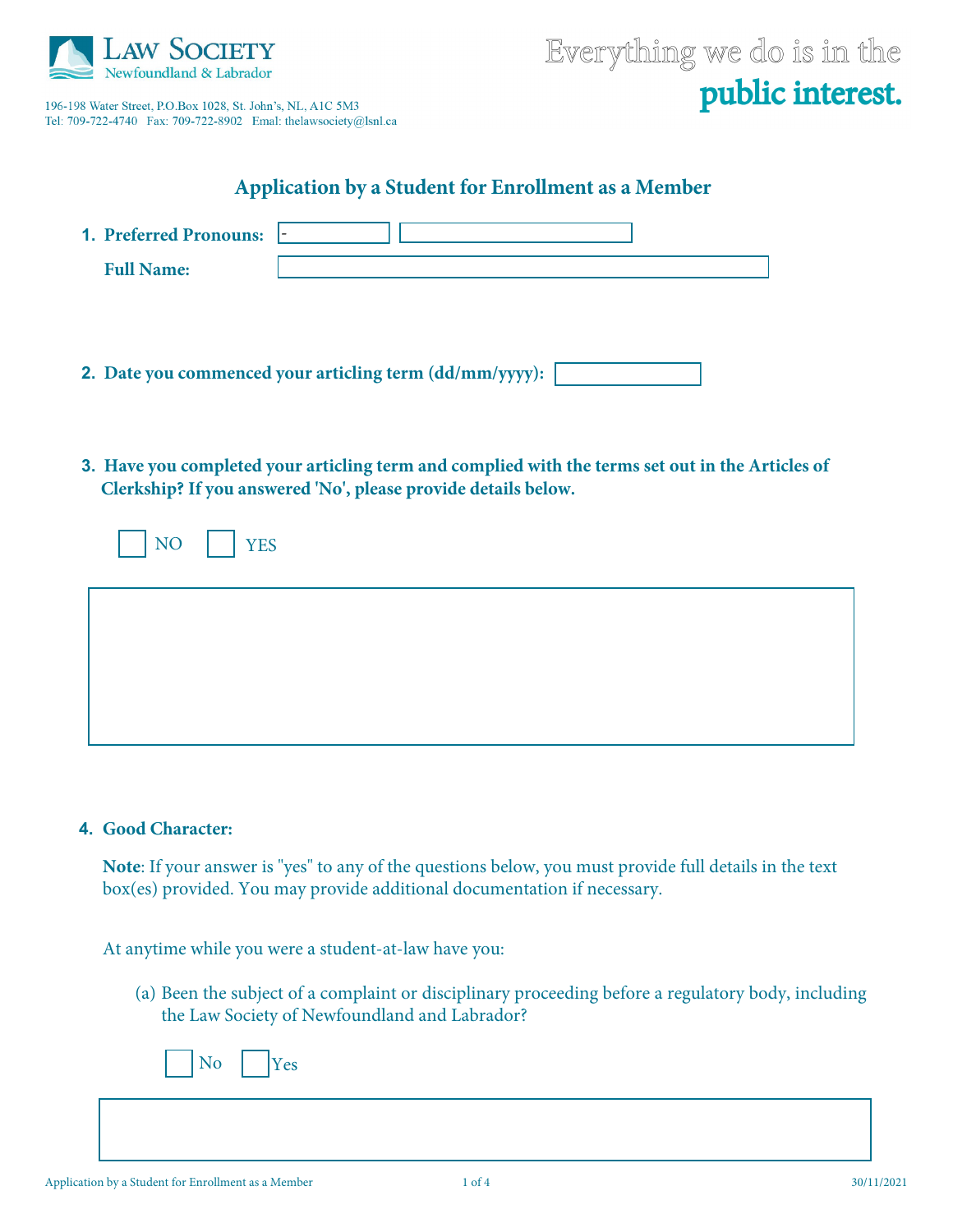(b) Been found guilty of any criminal offence, or any other offence involving breach of trust or dishonesty?

| N <sub>o</sub><br>Yes                                                                                                                                                                                                                                                  |
|------------------------------------------------------------------------------------------------------------------------------------------------------------------------------------------------------------------------------------------------------------------------|
|                                                                                                                                                                                                                                                                        |
| (c) Been adjudged in any legal proceedings with bankruptcy or insolvency, or have you ever filed a                                                                                                                                                                     |
| voluntary petition or assignment in bankruptcy?<br>N <sub>o</sub><br>Yes                                                                                                                                                                                               |
|                                                                                                                                                                                                                                                                        |
| (d) Had any outstanding civil judgments or criminal charges against you?                                                                                                                                                                                               |
| N <sub>o</sub><br>Yes                                                                                                                                                                                                                                                  |
|                                                                                                                                                                                                                                                                        |
| (e) Been suspended, disqualified, censured or had disciplinary action instituted against you as a<br>member of any professional organization (please include whether you are currently the subject<br>of any allegation/investigation by a professional organization)? |
| N <sub>o</sub><br>Yes                                                                                                                                                                                                                                                  |
|                                                                                                                                                                                                                                                                        |
| (f) Been denied or had revoked any license or permit which requires proof of good character?                                                                                                                                                                           |
| N <sub>o</sub><br>Yes                                                                                                                                                                                                                                                  |
|                                                                                                                                                                                                                                                                        |
| (g) Disobeyed an order of a court or tribunal?                                                                                                                                                                                                                         |
| N <sub>o</sub><br>Yes                                                                                                                                                                                                                                                  |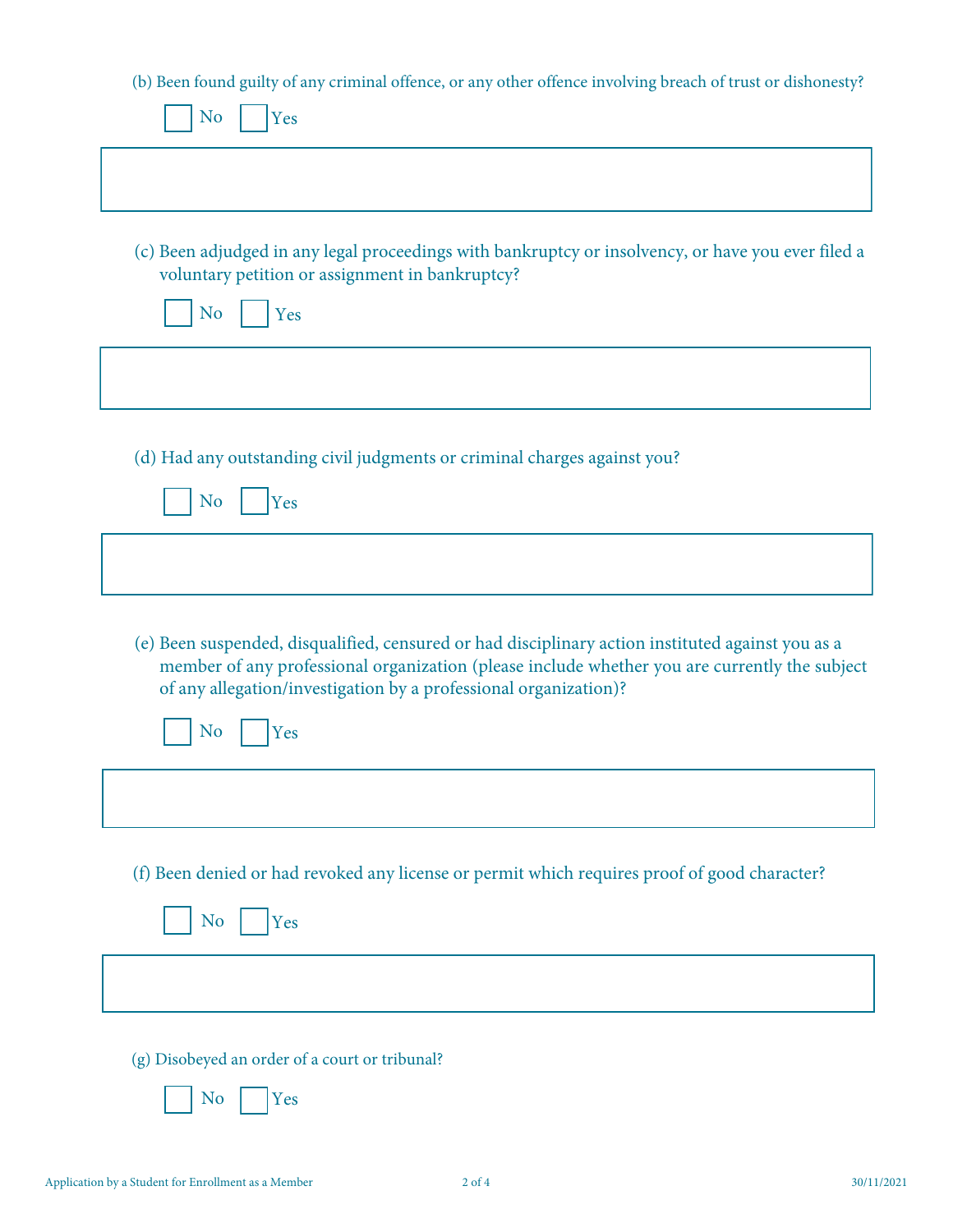(h) Disobeyed an order of a court or tribunal?

| No Yes |  |  |
|--------|--|--|
|        |  |  |
|        |  |  |

### **5. Authorizations and Undertakings**

I hereby:

- 1. Grant to the Law Society of Newfoundland and Labrador permission to ask any person, government, educational institution, police force, military authority, governing body or other organization about anything relevant to this Application by a Student for Enrollment as a Member;
- 2. Authorize any person, government, educational institution, police force, military authority, governing body or other organization enquired of under this authorization, to provide to the Law Society of Newfoundland and Labrador all information or documents requested by the Law Society; and
- 3. Undertake that, while enrolled as a member, I will comply with the Law Society Act, Law Society Rules, Code of Professional Conduct and any other requirements of the Law Society applicable to members.

### **6. Declaration of Application**



- 1. I am the applicant described in this Application by a Student for Enrollment as a Member;
- 2. I have personal knowledge of the information I have provided in this application; and
- 3. the information provided is true, accurate and complete.